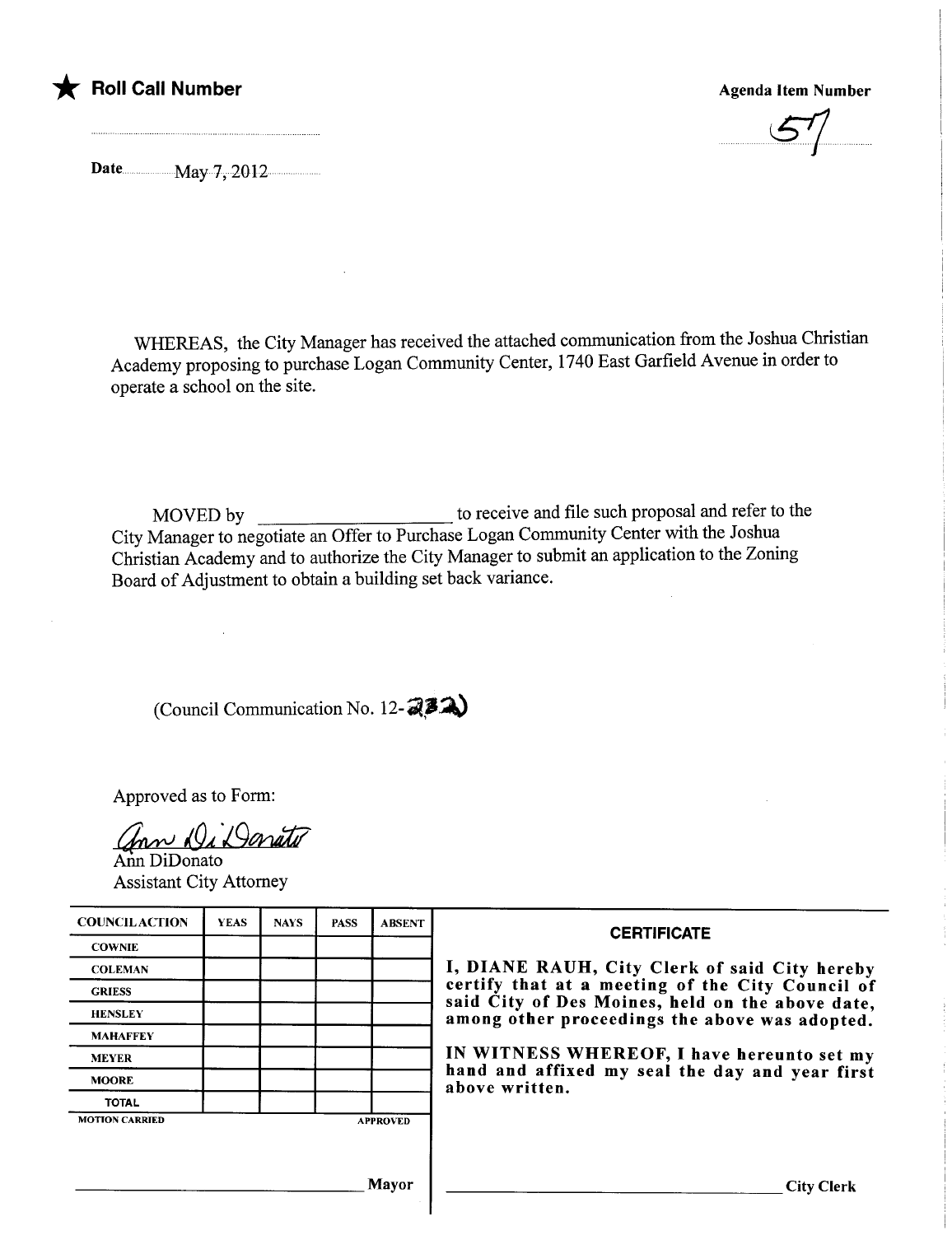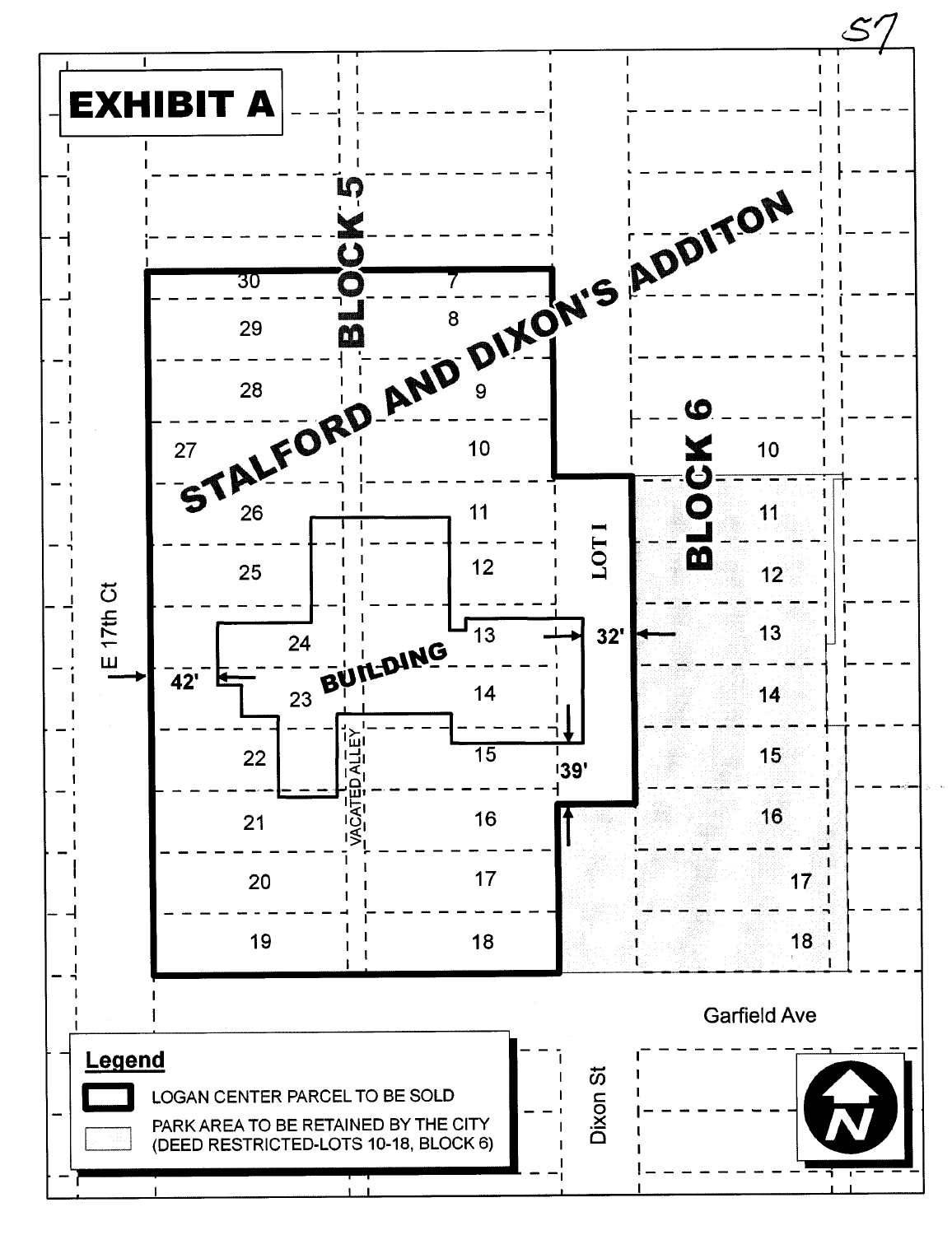

As for me and my house, we will serve the Lord.

Joshua 24:15

**RECEIVED** 

API~ 217 2012

To: Rick Clark, Des Moines City Manager

CITY MANAGER'S OFFICE

From: Chris Hurley, President of the Joshua Christian Academy Board of Directors

Date: April 26, 2012

RE: Proposal to purchase the Logan Center (E, 17<sup>th</sup> Court and Garfield)

Mr. Clark, this letter is in regard to the purchase of the Logan Center, excluding the adjoining Crowley Park, by the Joshua Christian Academy. We have met with John Hagener and a number of other city employees, toured the facility, and had a preapplication meeting with the city in the Armory building.

At the pre-application meeting, we were informed by the city that there would no need for a site plan or architect because there would be no change of use and the building has been continuously occupied. We may need to get building permits if we add walls inside, and we will work with Candace Biddle in that regard if allowed to move forward.

We have reviewed the deferred maintenance because it is easiling price listed at \$111,000 to<br>from John Hagener on Monday, April 16, 2012, and the selling price listed at \$111,000 to We have reviewed the deferred maintenance breakdown of the Logan Center sent purchase the building and land.

The following is our request in response to our meetings and correspondence with Mr. Hagener:

We would like to offer \$100,000 for the Logan Center "as is", subject to all zoning approvals required for building setback requirements. We would like to pay \$50,000 with a possession date of July 15, 2012, and pay the balance of \$50,000 over the next two years as negotiated with the city. Because we are a private, non-profit school, and the time is short, we feel we will need the extra time to raise additional funds, but would like to take possession and use to start our school year in September.

We have no problem with the DHS remaining at their site in the building until their lease runs out in 2013, with the remainder of rent payments paid to Joshua Christian Academy to help with maintenance, utilties, and improvements.

We would like to city to investigate and inform us about the elevator ADA situation before closing. We are hopeful that we will not have to update it as it will no longer be a city building and therefore not under the Dept. of Justice mandate. For our purposes, it is functional and very useful in its current conditon.

Maple Street Baptist Church, 1552 Maple Street, Des Moines, IA 50316 Telephone: (515) 468-5674-(GOT-'JOSH)